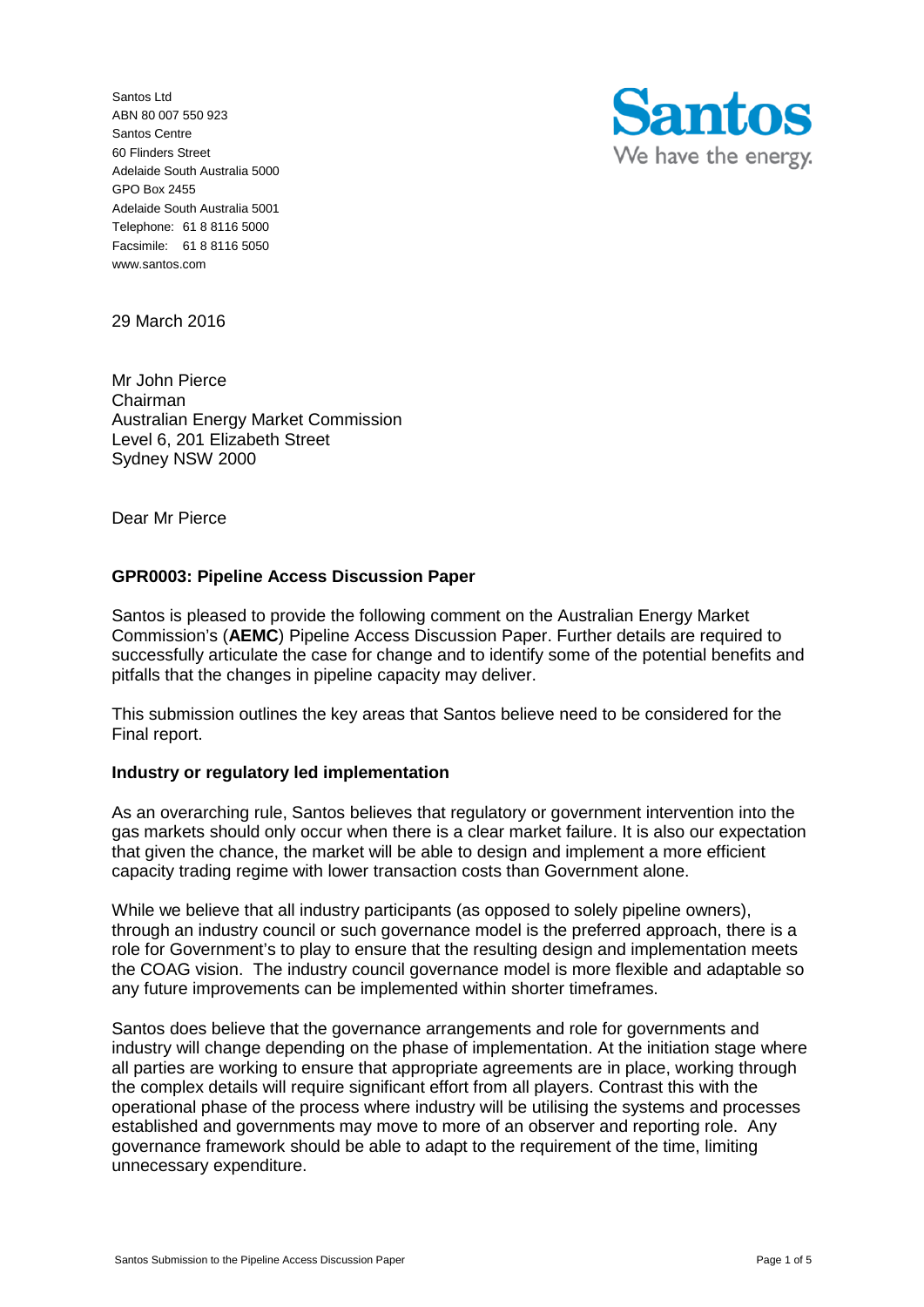## **Standardisation**

Santos believe that standardisation of contracts has a role to play in facilitating the secondary trading market, as is evidenced in all highly traded commodity products including wholesale electricity contracts in the NEM. These contracts evolved over time when buyers and sellers required a shorter more standardised form contracts to facilitate trading. It is important to note that this has not replaced the bilateral contract market, although the vast majority of trades are now conducted using highly standardised contracts. In this case it was the market driving the standardisation to reduce transaction costs and facilitate arbitrage opportunities, not governments.

It is also important that the existing contracts that have been negotiated between buyer and seller are remain. Santos strongly objects to any requirement that would result in existing GTAs, compression or other contracts required to forcibly change terms. GTAs and compression contracts are often long term agreements lasting 10-15 years. Any existing agreements will require grandfathering to ensure that the value negotiated into the contracts is not lost. This does not preclude both parties renegotiating the terms in the contract if it is of mutual benefit.

In the future, there is benefit to more closely aligning the terms in the primary capacity contracts to the terms in the secondary capacity contracts, so one party is not bearing more of the risk than the other. In the event of major differences between primary and secondary contracts the primary capacity owner will need to evaluate whether the level of risk is acceptable and can be appropriately mitigated.

On a go forward basis, Santos believes that the best outcomes will be achieved by industry with some Government involvement to determine the most appropriate level of standardisation, acknowledging that there will still require an element of flexibility depending on the end use of the gas. While we appreciate some of the AEMC suggestions on which key terms and conditions (service dimensions, contractual and financial) and how the contracts might be standardised, Santos believes due to the timeframes for the current consultation, the industry council approach is a more appropriate way to consider the more detailed areas of standardisation.

Santos also agrees with the AEMC that for secondary trading via any trading platform and auction that the use of operational transfers would be the appropriate transfer mechanism. Bare transfers are still a valuable tool for some shippers, therefore this mechanism should be maintained and used outside of any trading platform, similar to the more bespoke contracts in other commodity markets. The ability to for parties to conduct bilateral negotiations and trade outside a trading platform, with mutually agreed contracts is an important feature of the market that should be maintained.

#### *Receipt and delivery point flexibility*

Another benefit to secondary trading would be to increase the flexibility of receipt and delivery point allocation. Santos is supportive of restricting the reason for refusal of receipt or delivery point changes to technical reasons only, as oppose to a commercial trigger that is prevalent in some transportation agreements as well. The cost of changes, when they are allowed also do always not seem to be in line with the cost of providing the service. Administration fees in certain pipelines are a hindrance to enabling more flexibility and our ability to on sell our capacity to those who may seek it.

Secondary trading will potentially be a dynamic market, requiring quick turn arounds to enable participants to gain arbitrage opportunities. Ensuring there is a known timeframe for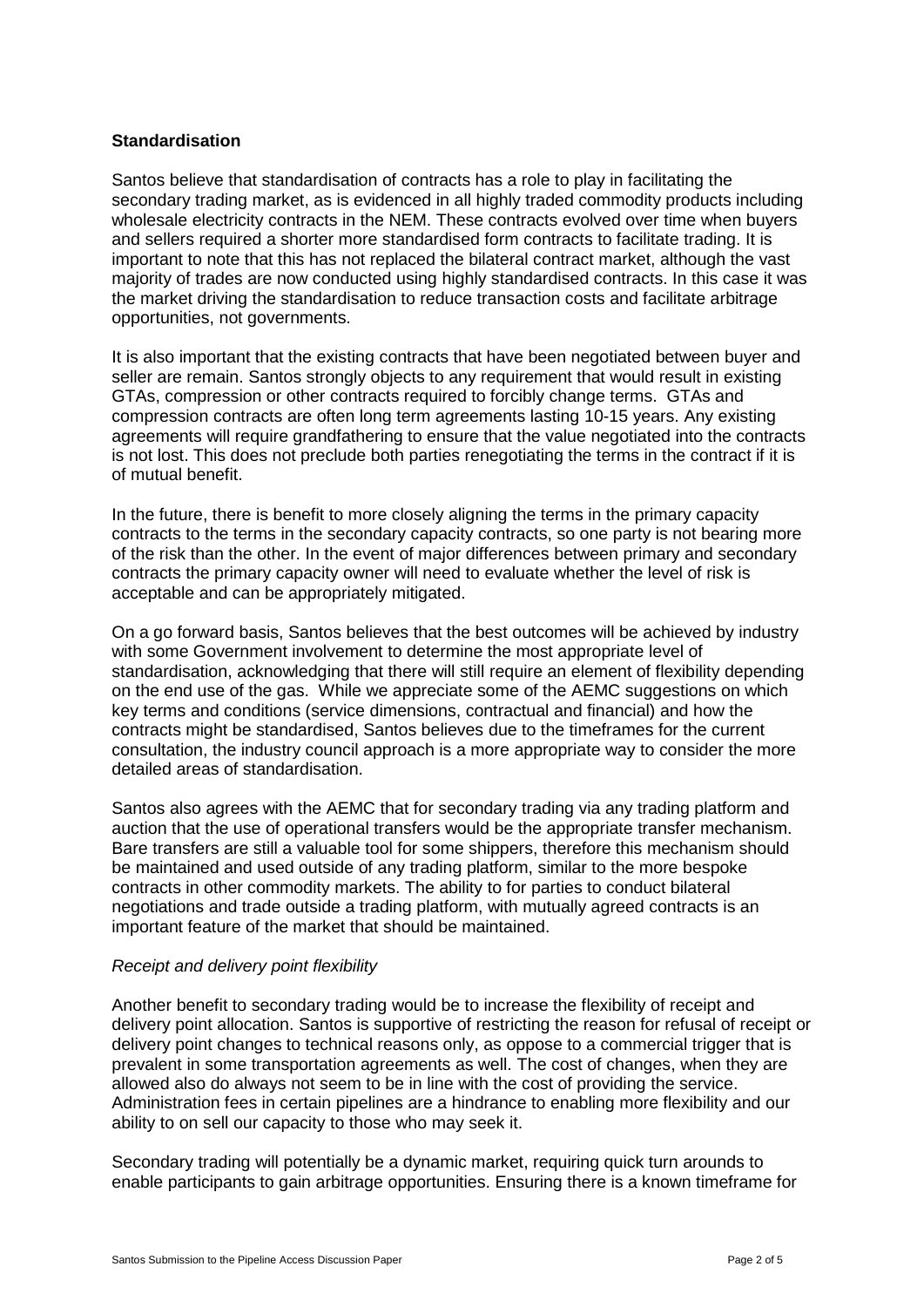pipeline operators to respond to delivery and receipt point changes would enable more certainty for all users of secondary and primary capacity.

# **Capacity trading platforms**

Santos believes that as the market demand increases for secondary trading in capacity, more investment in the development of a trading platform may be warranted. Although at this early stage in the in the process, there may be benefit in restricting the portfolio of products to those that are valued the highest, or in the highest demand. Overinvesting at an early stage could actually damage the development of the market. Concentrating on the transportation of high demand sectors and services should be the first priority.

When there is demand for an exchange based trading platform, it should cover the whole market and not be separate platforms covering specific pipeline operators assets. The purpose of an exchange traded trading platform is to facilitate trade so gas can flow from one point of the market to the other, this will invariably require access to a number of different pipelines and owners. Moving between multiple platforms would hamper the ability to match buyers and sellers.

## **Reporting obligations**

In such a thinly traded market, almost all published information will expose companies to the risk of commercially sensitive information being widely available. Measures will need to be put in place to minimise the risk of this information being published. As stated in previous submissions only information that will increase trading liquidity should be considered and the reporting of the counterparty name for example, does not meet this test.

Considerations should be made to aggregate the information or apply threshold test prior to publishing wherever possible. Publishing of too much sensitive information in the initial stages of secondary trading may result in less counterparties willing to transact, hindering or slowing the liquidity and development of the market. Once there is critical mass and there are more trades completed and reported this issue will become less sensitive. For this reason there may be benefit is having some transitional arrangements in play to limit the amount of information reported until there is a more liquid market.

#### **Auction for contracted but un-nominated capacity**

Santos welcomes the additional detail that the AEMC has provided on the potential options for an auction for contracted but un-nominated capacity, however apart from acknowledging the options, Santos does not believe that it is the right time to offer its perspectives on the auction design. Any auction, if approved will need to be the subject of further and more appropriate consideration.

In particular, further and careful consideration will be required on the question of what services should be exempt from an auction mechanism. Santos considers that infrastructure that is the subject of a no-coverage determination under the National Gas Law, or that is developed to service a single project, should not be subject to a mandatory auction for contracted but un-nominated capacity. These comments apply to equally to pipelines and associated infrastructure, including compression.

In addition it should be noted that the AEMC's characterisation of the allocation of the auction residue fails to acknowledge that there is capacity that a shipper is unable to sell due to its contractual rights to a customer to enable flex in their load, whether it be for peaking gas fired generation or seasonal shape. This commitment will result in the shipper having a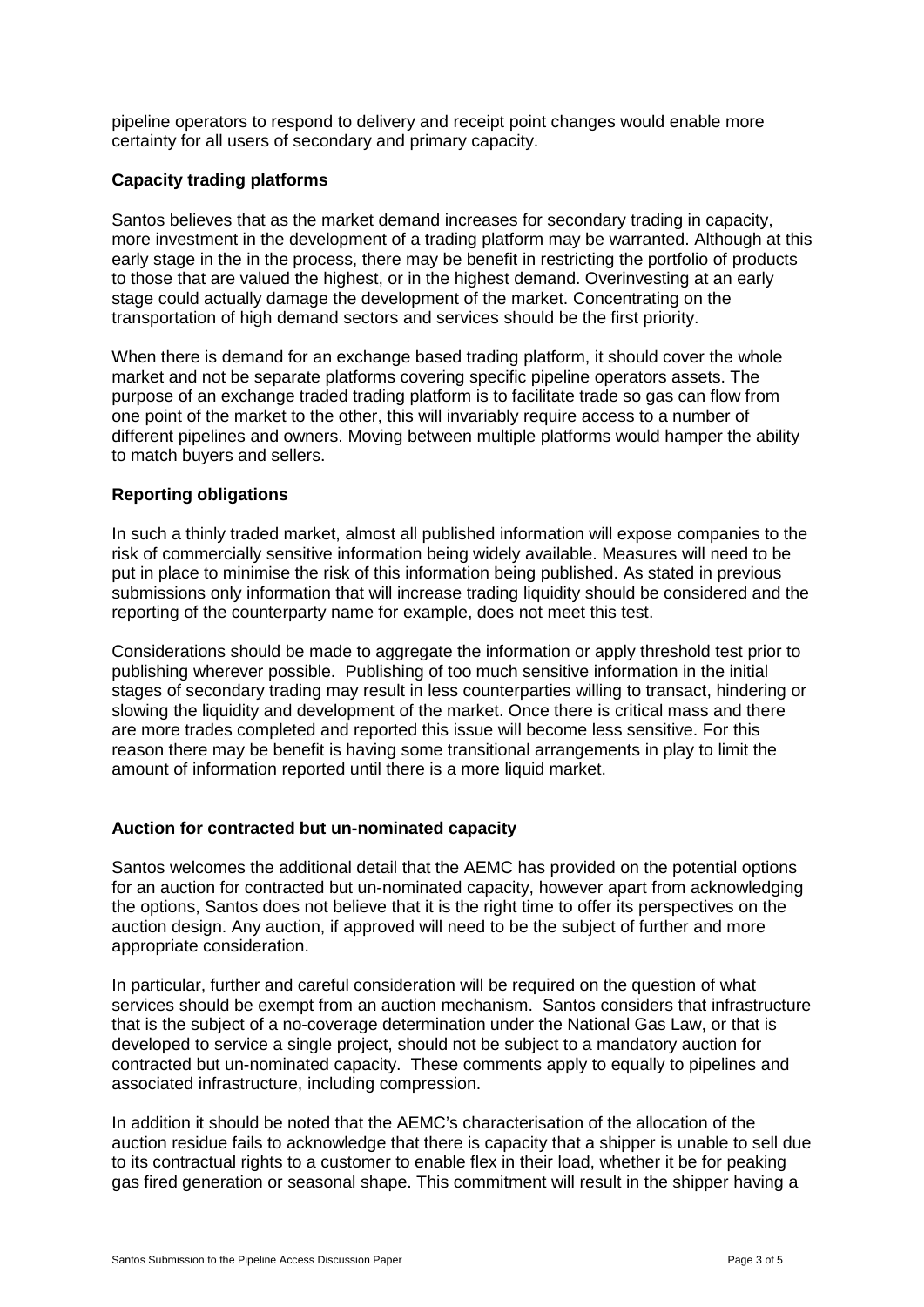direct incentive not to sell the capacity as it may be required to meet a contractual or market event (as is the case for peaking generation).

The primary capacity owner in many cases has underwritten the pipeline and pays the pipeline operator their full return on their investment. There is a clear financial incentive for shippers to sell any capacity prior to the nomination time if there is a known excess of capacity, to state otherwise as appears to be the case in this and previous discussion papers is not an economic reality. Santos believe the beneficiary of any auction residue should fall to the party that has effective underwritten the asset, the shipper, and not provide an additional income stream to the pipeline owner.

## **Interaction with existing nomination and re-nomination rights**

Santos supports the efforts of the AEMC with further consideration in the discussion paper acknowledging the value that many existing shippers extract from the renomination facility in their GTAs. The flexibility that renominations provides assists both gas users and the national electricity market. The proposed option "*Day-ahead auction with interruptible capacity"* most closely aligns in a practical sense with the interpretation and actions, which have set the precedent on renominations under the existing GTAs. This approach would allow existing shippers to renominate in a similar fashion ensuring contractual and physical continuity, therefore believe this is the most appropriate option.

Santos also agree with the AEMC that there should be a priority order of capacity, with capacity purchased via a day ahead auction having a lower priority and be curtailed before shippers holding firm capacity.

## **Impact of auctioning hub services**

Santos has concerns with the potential extension of the auctioning on un-nominated capacity to hub services and compression specifically. There are key differences between a compression service and pipeline service, with one key difference is the nature of the service and the redundancy of the service. Compression services have lower inherent availability than pipeline services due to the nature of the equipment required to be operated to deliver the service.

It is this difference for compression services that leads to the requirement to contract against both the nature of the service (compression) plus the availability of this service. To achieve higher levels of availability, this is typically delivered through an additional compression unit that is not directly utilised. This additional compressor or part of a compressor has the sole purpose of providing the higher reliability than typically delivered by the rotating equipment within the existing system, being the concept of N+1 (N compressors plus an additional 'compressor to deliver higher reliability'). The additional physical compressor is there to meet a contractual reliability requirement. If this additional compressor is not available due to it being sold in an auction, there will be an impact to the reliability of the contracted compression service. Any reduction to the reliability of the contracted service may result in risk to the contracting parties and potentially breech the reliability threshold of the existing contract.

This reliability support capacity should therefore not be considered as part of any proposed auction as this has been purchased via the reliability levels in the current contracts and auctioning this would directly reduce the service purchased via existing contracts. Therefore any auction for hub services, should only occur after the reduction due to compression supporting availability.